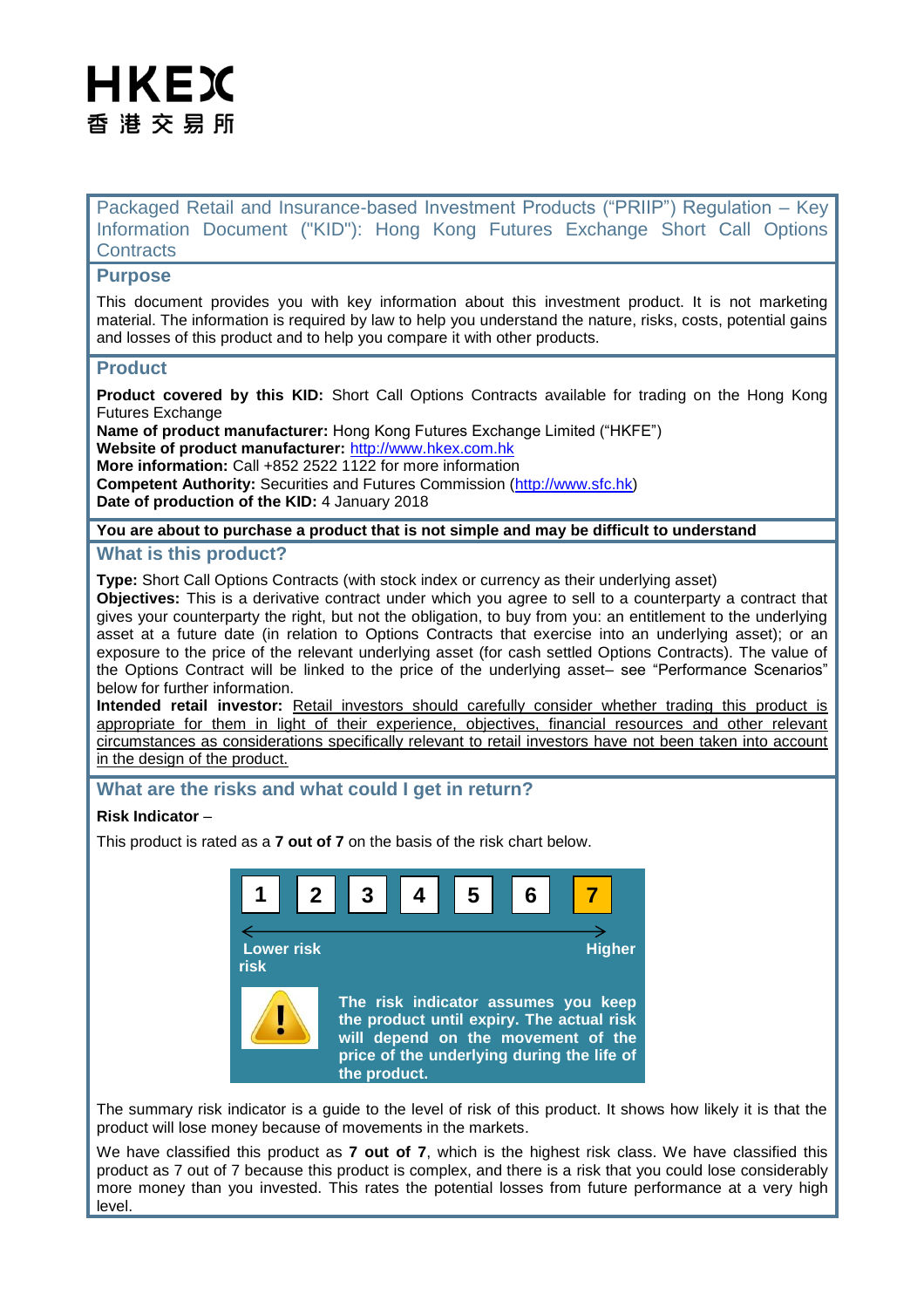# **HKEX** 香 港 交 易 所

**Be aware of currency risk. For Currency Options Contracts, you may receive payments in a different currency so the final return you will get may depend on the exchange rate between the two currencies. This risk is not considered in the indicator shown above.** 

**Transactions in Short Call Options Contracts traded on HKFE carry a high degree of risk. Shorting ("selling" or "writing") a Call Options Contract generally entails considerably greater risk than purchasing a Call Options Contract. While the premium received by you is fixed, you may sustain a loss well in excess of that amount. Transactions in Short Call Options Contracts traded on HKFE are leveraged. A relatively small market movement will have a proportionately larger impact on the funds you have deposited. You may sustain a total loss of initial margin funds and any additional funds deposited and if the market moves against your position, you may be called upon to pay substantial additional funds on short notice to maintain your position. Failure to do so may result in your position being liquidated at a loss and you will be liable for any resulting deficit.** 

#### **Performance Scenarios –**

The graph assumes a short call position with a strike price of HKD \$2,000 has been sold for HKD \$200.

The graph presented gives a range of possible outcomes and is not an exact indication of what you might get back. What you get will vary depending on how the underlying will develop. For each value of the underlying, the graph shows what the profit or loss of the product would be. The horizontal axis shows the various possible prices of the underlying value on the expiry date and the vertical axis shows the profit or loss.

Buying this product (i.e. selling a call option) means that you think the underlying price may decrease.

Your maximum loss under the product would depend on the movement of the price of the underlying asset. This is dependent on the movements of the prices in the relevant asset's market. For contracts traded on HKFE, there is no contractual limit to the loss that you could incur under this product. Your contract with your broker may include a contractual limitation on your maximum loss, but this would be a matter to be confirmed with the broker that has sold you the product.

The figures shown include all the costs of the product itself, but do not include any transactional costs that you pay to your broker. The figures do not take into account your personal tax situation, which may also affect how much you get back.

The graph below illustrates how your investment could perform. You can compare it with the payoff graphs of other derivatives.